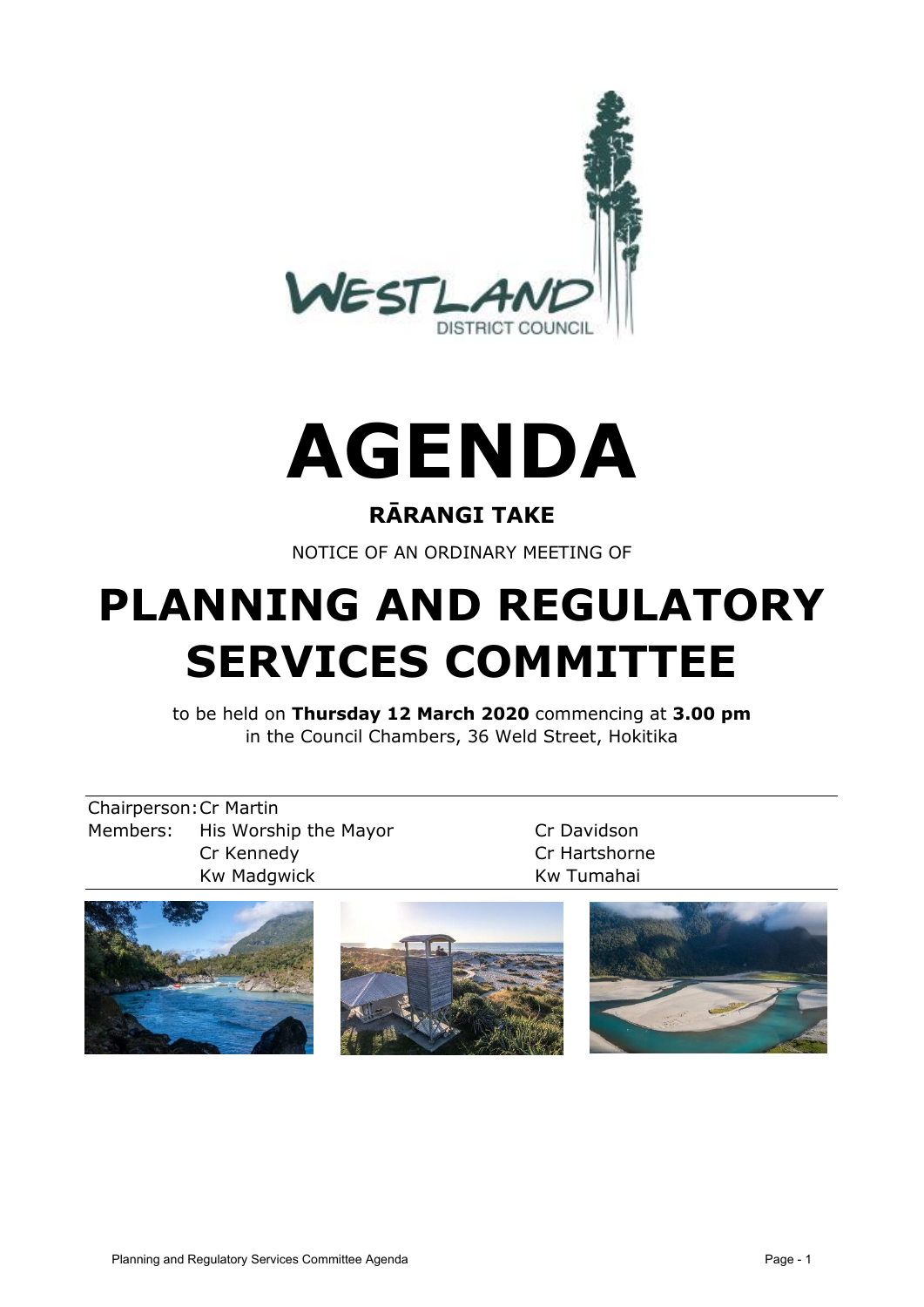# **Council Vision:**

We work with the people of Westland to grow and protect our communities, our economy and our unique natural environment.

# **Purpose:**

The Council is required to give effect to the purpose of local government as prescribed by section 10 of the Local Government Act 2002. That purpose is:

- (a) To enable democratic local decision-making and action by, and on behalf of, communities; and
- (b) To promote the social, economic, environmental, and cultural well-being of communities in the present and for the future.

#### **1. NGĀ WHAKAPAAHA APOLOGIES**

(includes leave of absence notification)

## **2. WHAKAPUAKITANGA WHAIPĀNGA DECLARATIONS OF INTEREST**

Members need to stand aside from decision-making when a conflict arises between their role as a Member of the Council and any private or other external interest they might have. This note is provided as a reminder to Members to review the matters on the agenda and assess and identify where they may have a pecuniary or other conflict of interest, or where there may be a perception of a conflict of interest.

If a member feels they do have a conflict of interest, they should publicly declare that at the start of the meeting or of the relevant item of business and refrain from participating in the discussion or voting on that item. If a member thinks they may have a conflict of interest, they can seek advice from the Chief Executive or the Group Manager: Corporate Services (preferably before the meeting). It is noted that while members can seek advice the final decision as to whether a conflict exists rests with the member.

## **3. NGĀ MENETI O TE HUI KAUNIHERA MINUTES OF MEETINGS**

Minutes circulated separately

**4. ACTION LIST** (pages 4 – 5)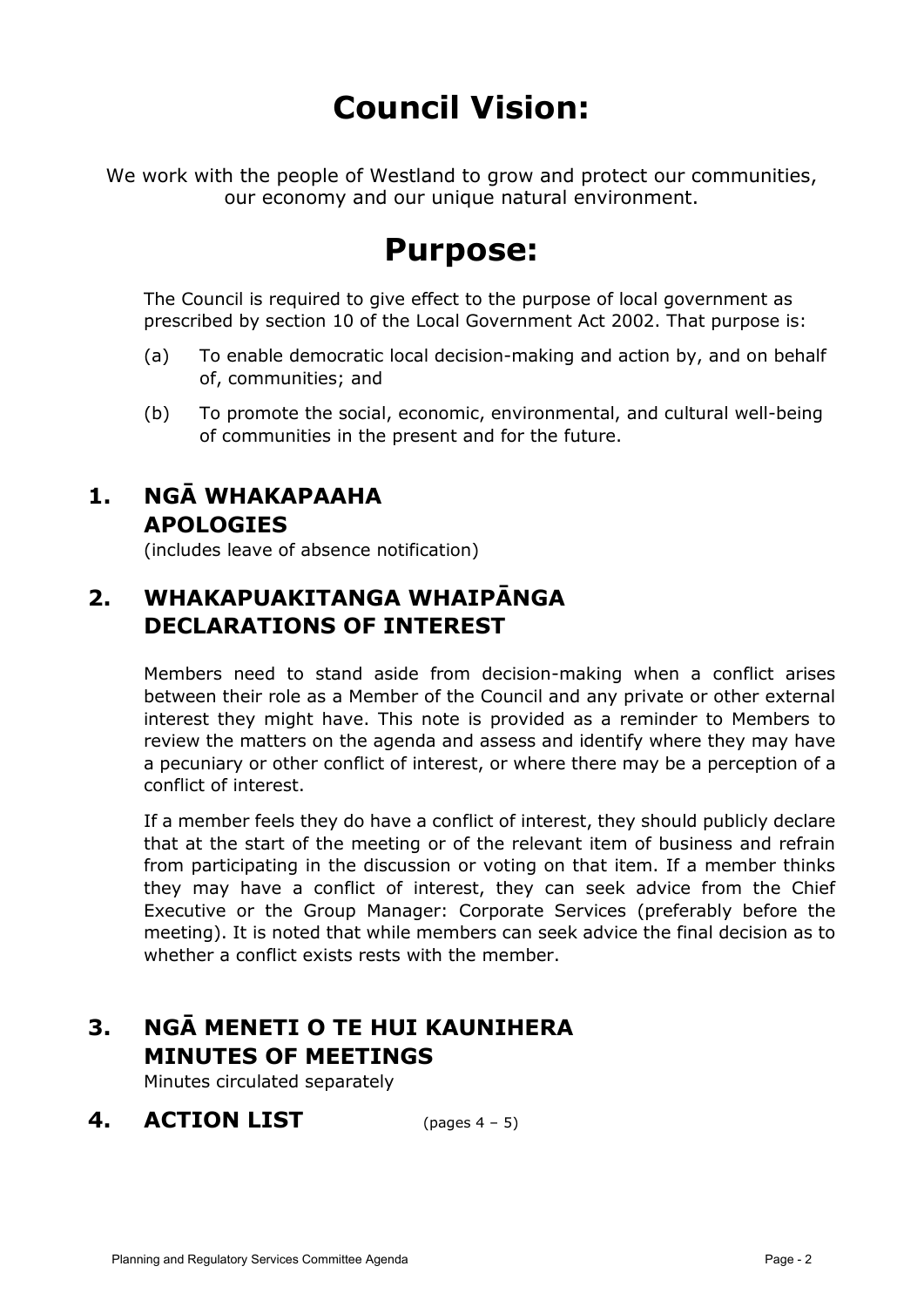#### **5. RACECOURSE LAND WORKSHOP**

#### **6. TOWN CENTRE PLAN WORKSHOP**

#### **7. DISTRICT WIDE SIGNAGE**

## **8. KA MATATAPU TE WHAKATAUNGA I TE TŪMATANUI RESOLUTION TO GO INTO PUBLIC EXCLUDED**

(to consider and adopt confidential items)

Resolutions to exclude the public: Section 48, Local Government Official Information and Meetings Act 1987.

The general subject of the matters to be considered while the public are excluded, the reason for passing this resolution in relation to each matter and the specific grounds under Section 48(1) of the Local Government Official Information and Meetings Act 1987 for the passing of the resolution are as follows:

| <b>Item</b><br>No. | <b>General subject</b><br>of each matter<br>to be<br>considered                        | <b>Reason for</b><br>passing this<br>resolution in<br>relation to each<br>matter | <b>Ground(s) under Section</b><br>48(1) for the passing of this<br>resolution                                                                                                                                               |
|--------------------|----------------------------------------------------------------------------------------|----------------------------------------------------------------------------------|-----------------------------------------------------------------------------------------------------------------------------------------------------------------------------------------------------------------------------|
| 1.                 | Josef<br>Franz<br>Strategy<br>$ \,$<br>Confirmation<br>proposal, process<br>and budget | Good reason<br>to<br>withhold<br>exist<br>of under Section 7                     | That the public conduct of the<br>relevant part of the proceedings<br>of the meeting would be likely to<br>result in the disclosure of<br>information for which good<br>reason or withholding exists.<br>Section $48(1)(a)$ |
| 2.                 | Alpine<br>Franz<br>Resort update                                                       | Good<br>reason<br>to<br>withhold<br>exist<br>under Section 7                     | That the public conduct of the<br>relevant part of the proceedings<br>of the meeting would be likely to<br>result in the disclosure of<br>information for which good<br>reason or withholding exists.<br>Section $48(1)(a)$ |

#### **DATE OF NEXT PLANNING AND REGULATORY SERVICES COMMITTEE MEETING – 14 MAY 2020 COUNCIL CHAMBERS, 36 WELD STREET, HOKITIKA**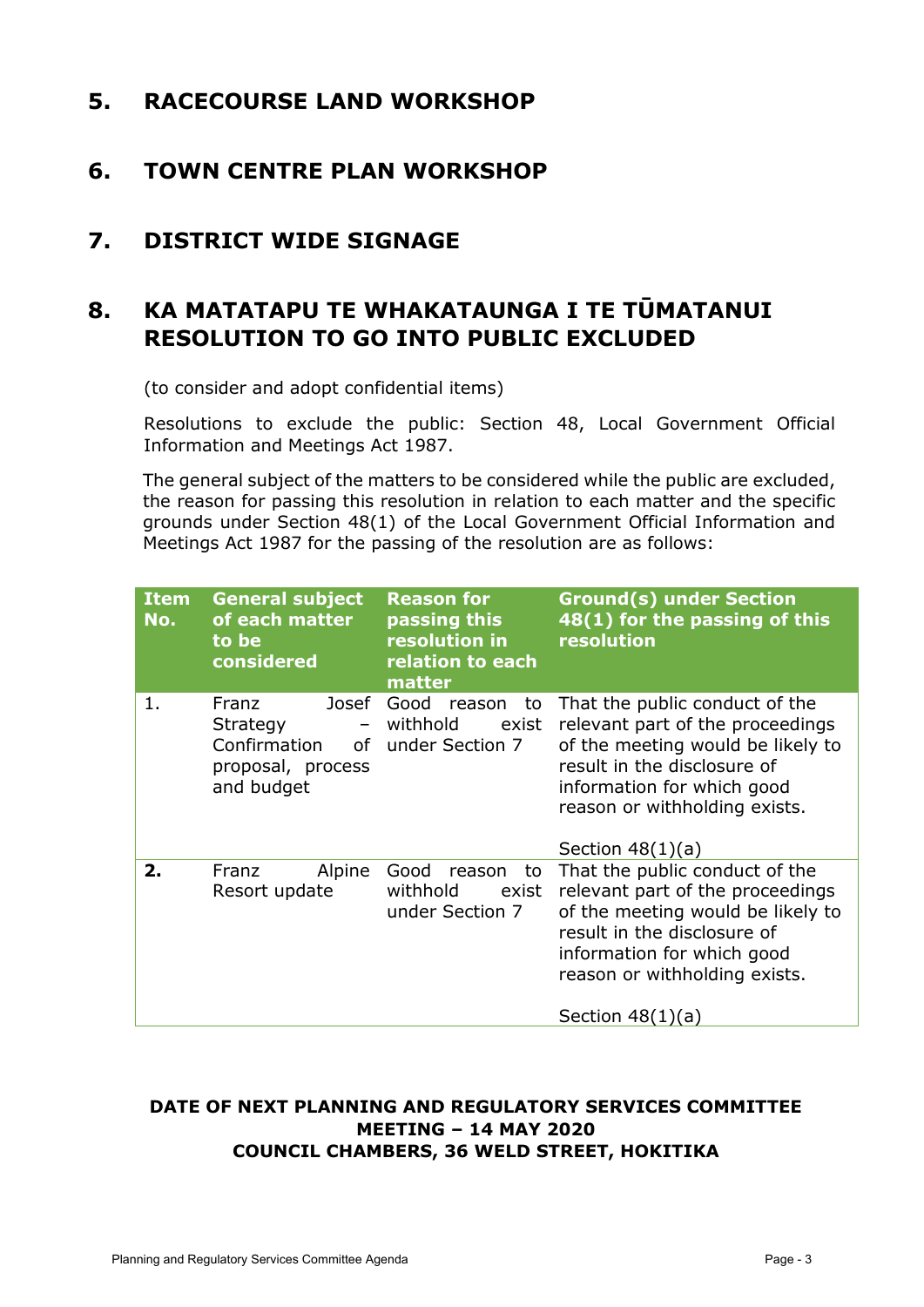#### **PLANNING AND REGULATORY SERVICES COMMITTEE – ACTION LISTING**

| <b>Date</b> | Item                                            | <b>Action Required</b>                                                                        | <b>Status</b>                                                                                                                                                            | <b>Lead</b>                          |
|-------------|-------------------------------------------------|-----------------------------------------------------------------------------------------------|--------------------------------------------------------------------------------------------------------------------------------------------------------------------------|--------------------------------------|
| 21.01.20    | Dochertys Creek, Franz Josef                    | Vehicle access to be blocked and gates erected<br>immediately restricting access to the site. | Gates were<br>$\bullet$<br>reinstated.<br>Investigation<br>of land<br>ownership<br>determine<br><b>NZTA</b> were                                                         | <b>Officer</b><br><b>Vern Morris</b> |
|             |                                                 |                                                                                               | responsible<br>for this site.<br><b>NZTA have</b><br>been<br>contacted,<br>and have<br>advised that<br>they will look<br>at<br>prohibiting<br>access in due<br>course.   |                                      |
| 21.01.20    | Freedom Camping Working Group Sub-<br>Committee | Cr Kennedy, Kw Madgwick, Cr Keogan, Cr Davidson be<br>appointed to the Sub-Committee          | Change in<br>$\bullet$<br>Councillor<br>and Iwi<br>Liaison<br>representati<br>on advised<br>to members<br>of<br>Responsible<br>(Freedom)<br>Camping<br>working<br>Group. |                                      |